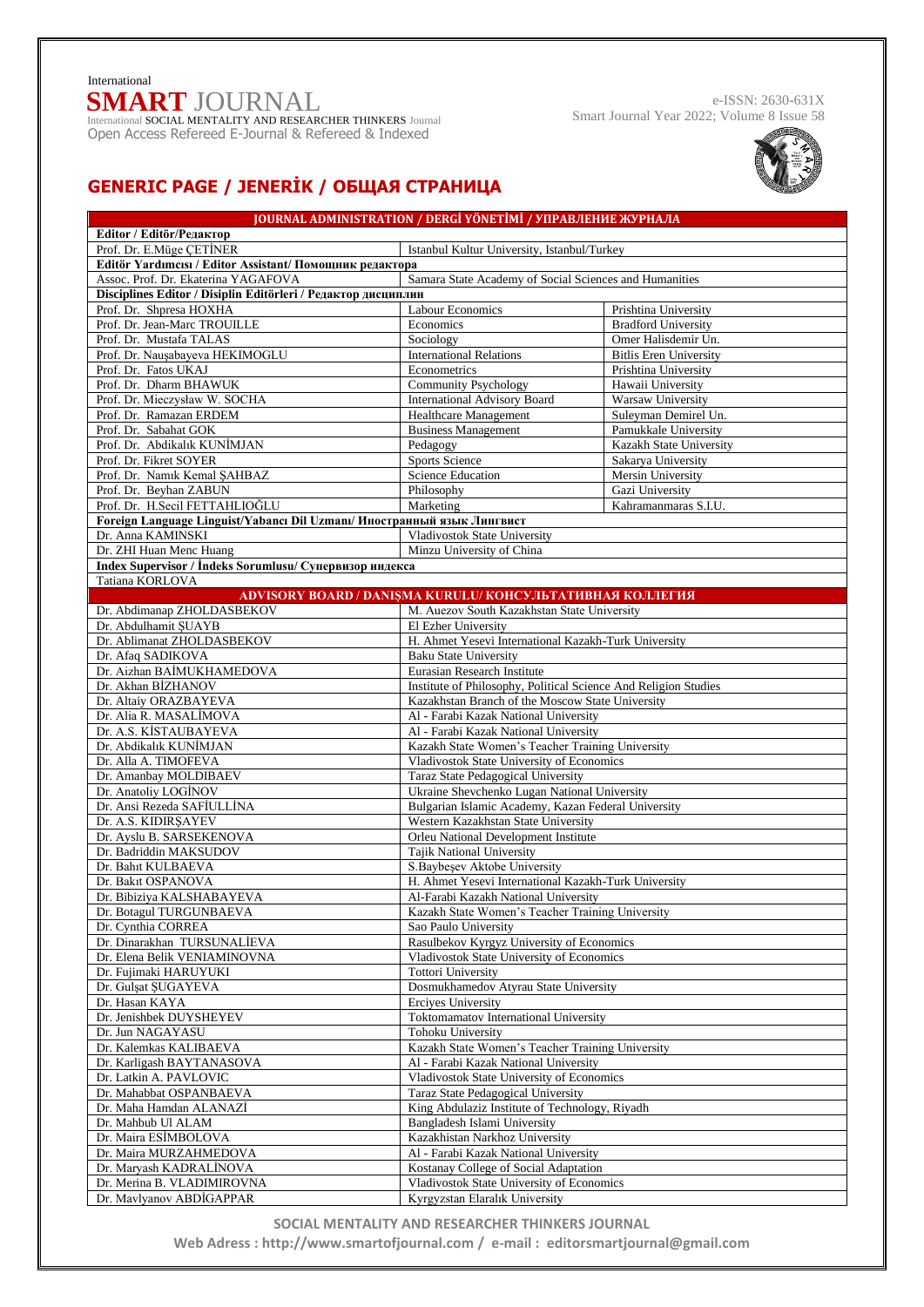| Dr. Muhabbat KURBANOVA                                            |                                                                                                   |  |
|-------------------------------------------------------------------|---------------------------------------------------------------------------------------------------|--|
| Dr. Muhammed Asıf YOLDAŞ                                          | <b>Tashkent State University</b><br>University of Eurasia                                         |  |
| Dr. Muhammad Ismaeel RAMAY                                        | <b>Bahria University</b>                                                                          |  |
| Dr. Nadejda HAN                                                   | E.A. Buketov Karaganda State University                                                           |  |
| Dr. Nina KINDIKOVA                                                | Gorno-Altai State University                                                                      |  |
| Dr. Nobuaki TAKEDA                                                | Sapparo City University                                                                           |  |
| Dr. N.N. KERMANOVA<br>Dr. Olga PAVLOVSKAYA                        | Kazakh State Women's Teacher Training University<br>Kuban State Agrarian University               |  |
| Dr. P.S. PANKOV                                                   | Kazakh State Women's Teacher Training University                                                  |  |
| Dr. Rövsen MEMMEDOV                                               | Sumgayit State University                                                                         |  |
| Dr. Ramazan KHALIFE                                               | El Ezher University                                                                               |  |
| Dr. Rustem KOZBAGAROV                                             | M. Tinişbayev Kazakh Vehicle and Communication Academy                                            |  |
| Dr. Ryo YAMADA                                                    | Sapparo City University<br>International Association of Manasologists                             |  |
| Dr. Talantaaly BAKCHIYEV<br>Dr. Vera ABRAMENKOVA                  | Institute of Family and Educational Studies in Russia                                             |  |
| Dr. Vlademir VISLIVIY                                             | National Technical University of Ukraine                                                          |  |
| Dr. Wakako SADAHIRO                                               | Sapparo City University                                                                           |  |
| Dr. Wali RAHMAN                                                   | Sarhad University Of Science & Information                                                        |  |
| Dr. Yang ZİTONG                                                   | Wuhan University                                                                                  |  |
| Dr. Zaki ALİBAYEV                                                 | Bashkir State Pedagogical University<br><b>Bashkir State University</b>                           |  |
| Dr. Zaituna DUDAREVA<br>Dr. Zhazira NURSULTANKYZY                 | <b>Bolashak University</b>                                                                        |  |
| PUBLICATION BOARD / YAYIN KURULU/ РЕДАКЦИОННАЯ КОЛЛЕГИЯ           |                                                                                                   |  |
| Dr. Aiman AKYNBEKOVA                                              | <b>Talas State University</b>                                                                     |  |
| Dr. Ansi Rezeda SAFİULLİNA                                        | Bulgarian Islamic Academy, Kazan Federal University                                               |  |
| Dr. Atıf Muhammed El EKRET                                        | El Ezher University                                                                               |  |
| Dr. Bazarhan İMANGALİYEVA                                         | K.Zhubanov Aktobe Devlet Bölge Üniversitesi                                                       |  |
| Dr. Bekzhan B. MEYRBAEV<br>Dr. Dzhakipbek A. ALTAEV               | Al - Farabi Kazak National University<br>Al - Farabi Kazak National University                    |  |
| Dr. Dmitriy VASILYEV                                              | Russian Academy of Entrepreneurship                                                               |  |
| Dr. George RUDIC                                                  | Montreal Pedagogical Institute                                                                    |  |
| Dr. G.I. ERNAZAROVA                                               | Al - Farabi Kazak National University                                                             |  |
| Dr. Gulmira ABDİRASULOVA                                          | Kazakh State Women's Teacher Training University                                                  |  |
| Dr. Gulzar IBRAHIMOVA                                             | Baku Eurasian University                                                                          |  |
| Dr. Ghulam DASTGEER<br>Dr. Isaevna URKIMBAEVA                     | Pakistan Air University                                                                           |  |
| Dr. K.A.TLEUBERGENOVA                                             | Abilay Han International Relations University<br>Kazakh State Women's Teacher Training University |  |
| Dr. Keles Nurmaşulı JAYLIBAY                                      | Kazakh State Women's Teacher Training University                                                  |  |
| Dr. Kenes JUSUPOV                                                 | M. Tinisbayev Kazakh Vehicle and Communication Academy                                            |  |
| Dr. Keniehan MEDEUBAEVA                                           | Kazakh State Women's Teacher Training University                                                  |  |
| Dr. Kulaş MAMİROVA                                                | Kazakh State Women's Teacher Training University                                                  |  |
| Dr. Maryam ARPENTYEVA                                             | Ugra State University                                                                             |  |
| Dr. Susin Haseneyn El-HUDHUDİ<br>Dr. Shigeko KAMISHIMA            | El Ezher University<br>Sapparo City University                                                    |  |
| Dr. Sara MAJITAYEVA                                               | E.A. Buketov Karaganda Devlet Üniversitesi                                                        |  |
| Dr. Takashi HASUNI                                                | Sapparo City University                                                                           |  |
| Dr. Tsendiin BATTULGA                                             | Mongolia State University                                                                         |  |
| Dr. T.O. ABISEVA                                                  | Kazakh State Women's Teacher Training University                                                  |  |
| Dr. Tughral YAMIN<br>Dr. Ulbosin KIYAKBAEVA                       | Pakistan National University Of Science                                                           |  |
| Dr. Usam Faruk İMAM                                               | Abay Kazak National Pedagogical University<br>El Ezher University                                 |  |
| Dr. Yoshio KANAZAKI                                               | <b>Tohoku University</b>                                                                          |  |
| Dr. Zia Ur REHMAN                                                 | A/P National Defence University                                                                   |  |
| INDEXED / İNDEKSLER / ИНДЕКСИРОВАННЫЙ                             |                                                                                                   |  |
| <b>A HILRNATIONAL</b><br>Scientific Indexi                        | Internation Scientific Indexing (ISI)                                                             |  |
| COPERNICUS                                                        | <b>International Index Copernicus</b>                                                             |  |
|                                                                   | Google Scholar (Academic Google)                                                                  |  |
|                                                                   | SOBİAD Atıf Dizini                                                                                |  |
|                                                                   | Scientific Indexing Services (SIS)                                                                |  |
| Eurasian<br>Scientific<br>Journal<br>Index<br><b>ESJIndex.org</b> | Eurasian Scientific Journal Index (ESJI)                                                          |  |
| CiteFactor                                                        | Cite Factor Academic Scientific Journals                                                          |  |
| Academic<br><b>Resource</b><br><b>Index</b><br>ResearchBib        | ResearchBible (Academic Resource Index)                                                           |  |

**SOCIAL MENTALITY AND RESEARCHER THINKERS JOURNAL** 

**Web Adress : [http://www.smartofjournal.com](http://www.smartofjournal.com/) / e-mail : [editorsmartjournal@gmail.com](mailto:%20sssJournal.info@gmail.com)**